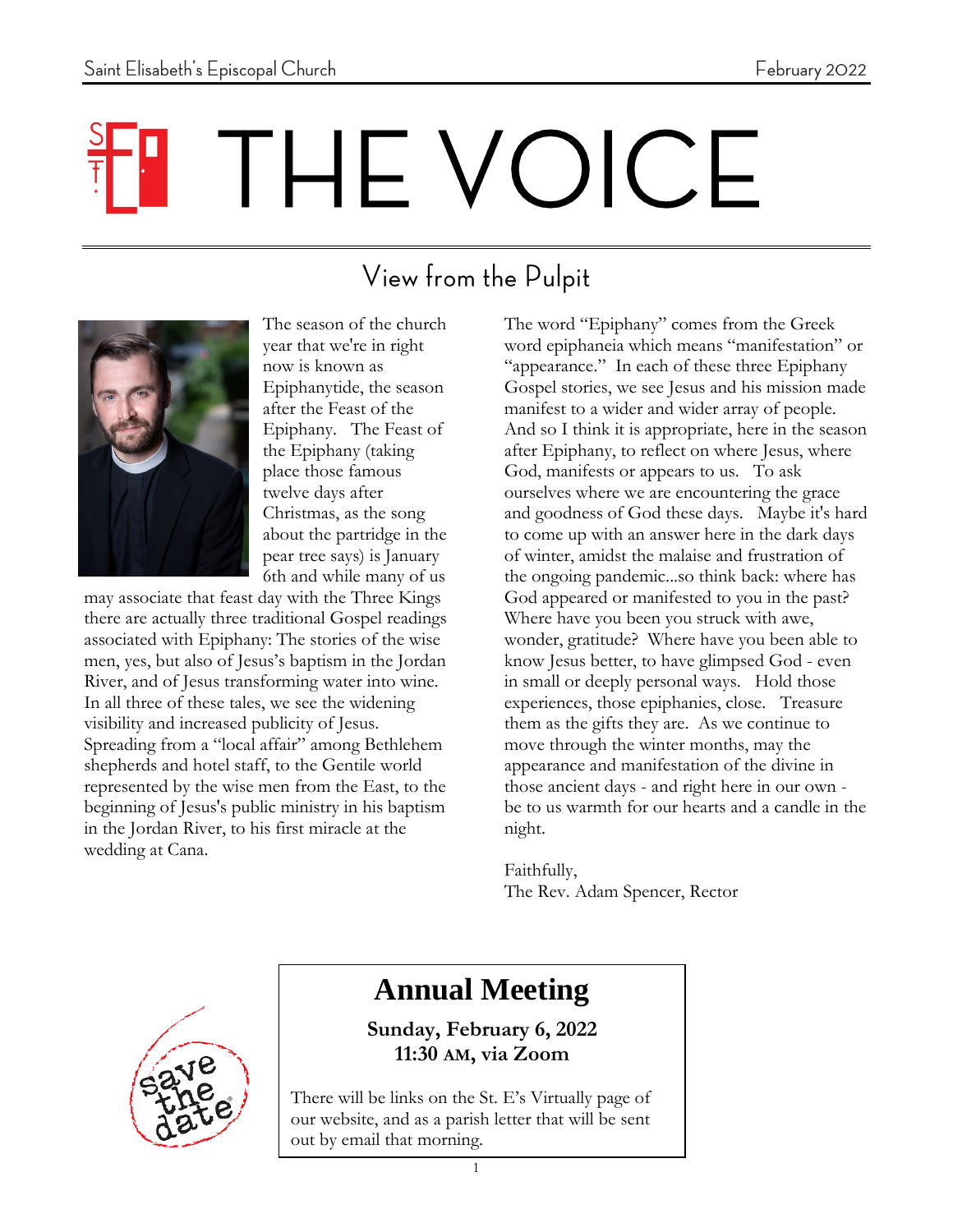## The Warden's Corner

I have been fighting the January blues. I struggle through January every year, starting each morning with a cup of coffee under my SAD light therapy lamp. This January has been especially challenging after the resurgence of COVID disrupted our lives again just when we thought things were improving. I know that I am not alone feeling like every day is Ground Hog Day - again. But as tough as the last few weeks have been, there have been many positive things to celebrate, and these little moments of gratitude and reflection have moved me forward day by day.

Adam taught me be more aware of these silver lining moments by introducing the vestry to the Ignatian spiritual practice of the Examen. At the beginning of each vestry meeting, he leads us though an exercise of mindful prayer,



encouraging us to think about where we experienced God in our day. I especially like the emphasis on gratitude. I would like to share a few of the things I have been grateful for through the long dark days of January.

**St. E's Christmas Preparations, Service and Pageant:** I enjoyed helping decorate the church. It was so fun to see everyone pitching in. The pageant dress rehearsal brought back memories of my own children wearing lamb ears and angel wings. Watching the joyful 4:00 Christmas service on our family room TV relieved the disappointment of having our family's plans upended when my son Tommy tested positive for COVID.

**Return to School and Work:** As with other families, getting back to our normal schedule was anything but routine thanks to Omicron. Though our son Will's college delayed the start of the semester, we enjoyed his company during the extra ten days. We also appreciated that he told his siblings to stop complaining about dinner because what we cook is really good. Now that's progress!

**Preparing for the Annual Meeting:** As a warden, I am experiencing this annual ritual from a new perspective as we reflect on the past year while planning for the new one. Looking back, I am astounded at how well we weathered the ups and downs of the pandemic, reopening when safe to do so, and creating worship opportunities to meet the varying levels of comfort within the parish. I am thankful for our ability to listen thoughtfully and respectfully to each other as we navigate the ever-changing COVID landscape.

**Grace:** The word "grace" has come up several times recently. Peter Rossiter and I are interviewing staff, the Vestry and lay committee chairs to reflect on how Adam and the vestry have been working together to serve the parish this year. I am enjoying this chance to connect deeply with parishioners, Pam and Dillon. Grace was used in each conversation to describe St. E's interpersonal dynamic and the letter that Adam sent to the parish encouraging everyone to make choices about virtual and in-person worship that are right for them.

I am thrilled that we will celebrate Adam's first anniversary as rector at the Annual Meeting in February. I am so proud of everything Adam and the vestry have accomplished this year. I look forward the days to come, and will give thanks for the blessing of the sun lingering in the western sky a little longer at the end of every day.

Leslie Alter, Warden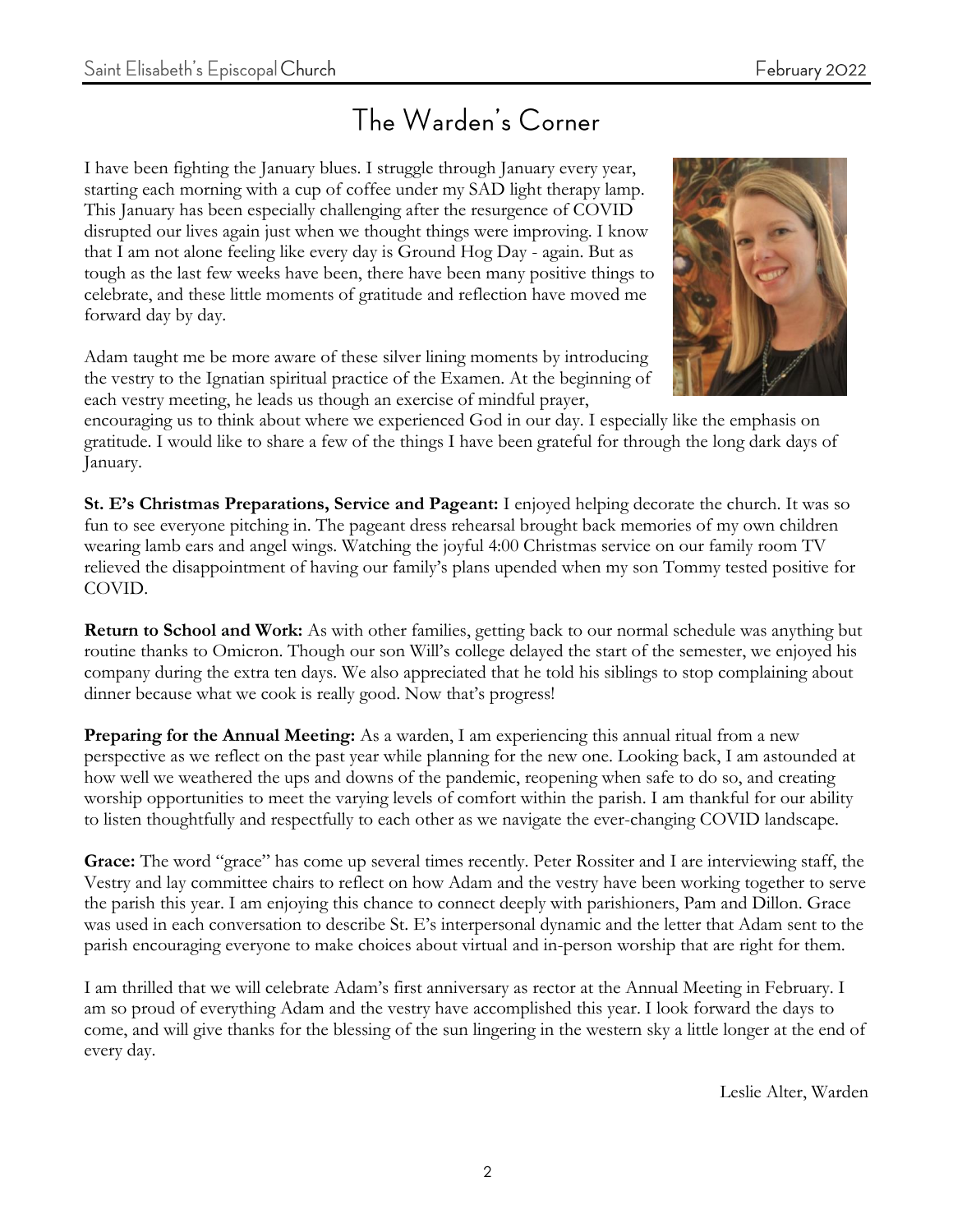## **Notes from the 184th Annual Convention of the Diocese of Chicago**

This year's convention took place on Saturday, November 20, 2021 via Zoom. Anne Tuohy, Leslie Alter, Rev. Adam Spencer, Dillon Shipman, and I attended on behalf of St. Elisabeth's. The meeting mingled annual business and traditional worship, with a Friday evening worship service characterized by extraordinary music (supplied in part by Dillon) and a morning prayer and sermon led by Assisting Bishop Chilton Knudsen. I'd never attended an Episcopal Convention before and am grateful for the opportunity to have served as a delegate.

For me, Bishop Knudsen's sermon on the theme of "Abiding" was the highlight of the convention. Her sermon reflected on two scriptural passages, Jeremiah 29:13 ("And you will seek Me and find *Me,* when you search for Me with all your heart") and John 15:5 (I am the vine; you are the branches). Bishop Knudsen characterized Jeremiah as a "reluctant, cranky prophet," who nonetheless offered powerful consolation to the 6<sup>th</sup>-century bce inhabitants of southern Judah after they had been conquered and deported to Babylon for a 70-year period. To those captives in a foreign land who might have felt they were caught in eternal exile, Jeremiah counseled them to wait—to abide. And yet, she emphasized that to "abide" didn't and doesn't mean to "drum one's fingers" and do nothing. For, Jeremiah assured them of God's promise: "If you seek Me with your whole heart…I will bring you back." This waiting, she said, is not unlike the period we are caught in now. 70 years doesn't necessarily mean calendar years. It means a very long time—a time that is longer than we'd like. Yet, the promise is that if we abide patiently, if we seek God with all our hearts, God will find us. God can be trusted.

Bishop Knudsen linked these ideas to the Gospel passage about Jesus as the vine and we Christians as the branches by suggesting that this Gospel text, too, is about abiding—abiding in the sense of "deep dwelling," connected as the verb "abide" is to the noun "abode." The vine-branch image is one that encourages us to let God dwell in us as we dwell in him, reminding us that without God, we can do nothing. That's not rhetoric, she said. It's the truth.

And so, she concluded, let us abide with patience by the grace of God. We are the branches; Christ is the vine. Seek God. Feel the connection and its nourishment, she urged, so that we can be nourished for the work God calls us to do.

Following Bishop Knudsen's sermon, the convention opened for the business of discussing the budget, considering resolutions, and voting on nominations.

#### The Diocesan Budget

During the convention's discussion of the budget, we were reminded that congregational giving accounts for 50 percent of the entire diocesan budget. Diocesan guidelines ask congregations to pledge 11-15 percent of their normal operating income to support the common life of the diocese. For 2022, they project a 6 percent increase from the 2021 budget but a 5.9 percent decrease from 2020 pledges, a decrease likely due to COVID's impact on congregations.

It was also noted in the budget report that during 2021, the pandemic continued to curtail in-person work and gatherings; the ordination and consecration of Bishop-elect Paula Clark was postponed indefinitely; and the Standing Committee remained the ecclesiastical authority.

#### Elections

Notable elections included the re-election of the Rev. Anne Jolly to the Standing Committee for a three-year term.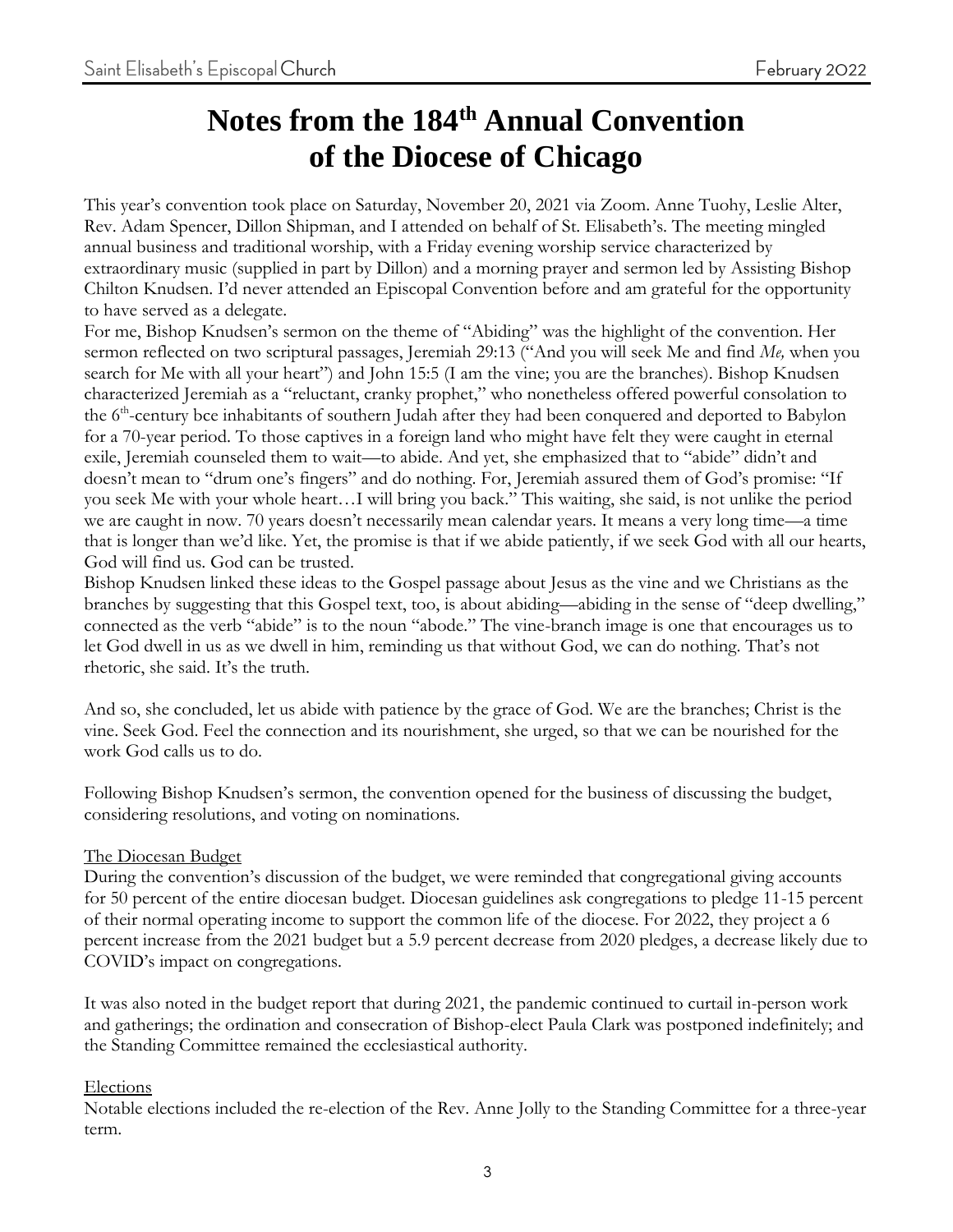#### **Resolutions**

Of the resolutions considered, six were approved. Notably, the Convention approved the renewal of the companion diocesan relationship between Chicago/Southeast Mexico/Renk, South Sudan. It committed to minimum compensation for clergy and lay employees. It resolved to support justice for indigenous peoples, particularly by repudiating the "The Doctrine of Discovery," which is "the idea that Christians enjoy the moral and legal right based solely on their religious identity to invade and seize Indigenous lands and to dominate Indigenous peoples." The convention also passed a statement framing Israeli actions toward Palestinians as "apartheid" and condemning both Israeli apartheid policies and "the Western roots of the Israeli-Palestinian conflict in 20<sup>th</sup>-Century colonialist exploits" and our shared complicity in anti-Semitism. There were several "courtesy resolutions" as well, including one sending greetings to Bishop Michael Curry and another offering gratitude to the  $12<sup>th</sup>$  Bishop of Chicago, Jeffrey Lee and his wife.

Anyone who would like to learn more about the approved resolutions and the diocesan budget, or to hear a recording of the Friday worship service or Assisting Bishop Knudsen's sermon can find convention materials online at the following link: episcopalchicago.org/governance/2021-diocesan-convention

> Respectfully submitted, Carla Arnell, St. Elisabeth's Diocesan Convention Delegate

# **Updated Diocesan COVID-19 Guidelines (1/5/2022)**

To address rising concerns about the Omicron variant of COVID-19 and in-person worship, Bishop Chilton Knudsen encouraged clergy and lay leaders to adapt worship and ministries in whatever ways make sense to keep their communities safe.

She also asked that the following temporary changes be made until the current surge is under control:

- All church attendees should be masked at all times, **including clergy and lay readers who are preaching, reading or singing.**
- KN95 and N95 masks are strongly encouraged, followed by surgical masks (blue/white disposable). Cloth masks are not considered sufficient in preventing the transmission of the Omicron variant.
- Social gatherings that involve the removal of masks for eating and drinking (coffee hours) should be suspended.
- Anyone who is immunocompromised, unable to be vaccinated, or feeling sick should worship online. No one who is concerned about getting sick should risk their health to attend church in person.

Ongoing COVID-19 prevention practices, including social distancing and increasing ventilation, are especially important with this more infectious variant.

#### COVID-19 **UPDATE**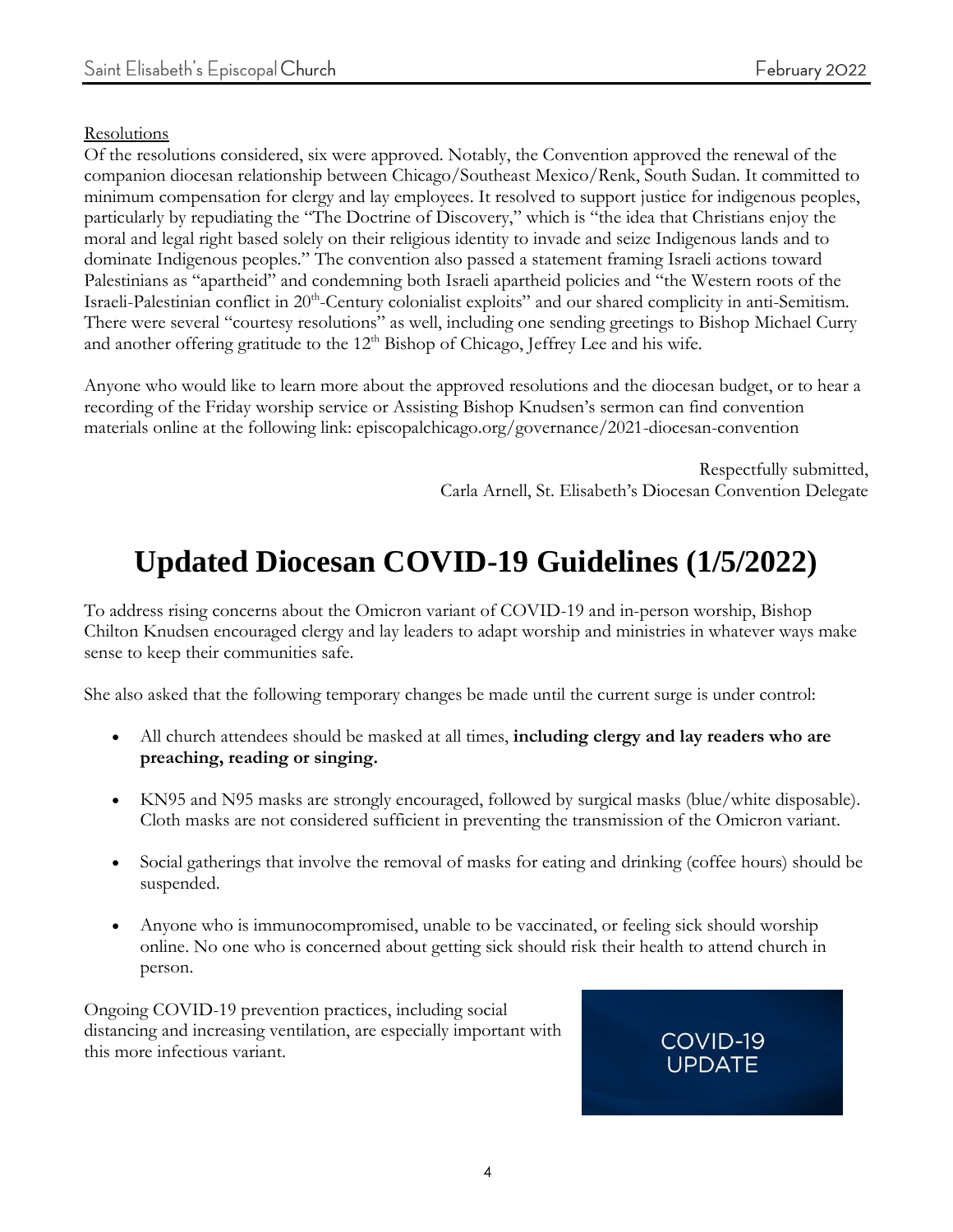## **Wednesday Adult Formation**

**February Adult Formation:**

*"Rediscovering Jesus as Friend, Teacher, Savior, Lord, Way and Presence"* **February 9, 16, 23 at 7:00 pm**

Perhaps the most important theological question there is for a Christian is Jesus's own question about himself from the Gospel of Matthew, "Who do you say that I am?" Join us for a discussion of Diana Butler Bass's new book "Freeing Jesus" which takes on that question along with the question "How can you still be a Christian?" Bass challenges the idea that Jesus can only be understood in static, one-dimensional ways and asks us to instead consider a life where Jesus grows with us and helps us through life's challenges in several capacities: as Friend, Teacher, Savior, Lord, Way, and Presence. Come discuss who Jesus has been for you in your life, how you have understood him or haven't understood him and let's explore together how we might understand him anew. **This formation opportunity will be offered on Zoom, the link can be found on St. E's Virtually on our website and in the eReflect.** Please purchase a copy of the book from your favorite book seller.

**February 2 – No Class**  February 9 - Read Chapter 4 "Lord" February 16 - Read Chapter 5 "Way" February 23 - Read Chapter 6 "Presence" and Conclusion



**Lent Adult Formation** *A Series on Hope* **March 9, 16, 23 and April 6 at 7:00 PM** (We will not meet on March 30, spring break)

During challenging times, the church and our faith tradition can be a wonderful source of hope. Join Adam and Elizabeth Clemmitt, our Associate for Spiritual Wellness, for a Lenten Series on Hope. We will discuss the meaning of hope and explore finding hope through poetry, scripture, and the liturgies and imagery of Holy Week. This formation opportunity will be offered on Zoom.

March 9: What is Hope? March 16: Hope through Poetry March 23: Hope through Scripture April 6: Hope through Holy Week

## **St. E's Flower Dedications Chart**



With the start of the new year, we welcome parishioners to join in donating flowers to our weekly services which are featured at that altar. The donation is a lovely way to celebrate special occasions like birthdays & anniversaries for those in your family and recognize the memory of those who have passed away. And best of all those who donate are welcome to take their flowers home with them after the service to enjoy. There is a form next to the chart in the hall. Please fill that out and send it to the office with your payment. If you

have any questions, contact Polly Baur.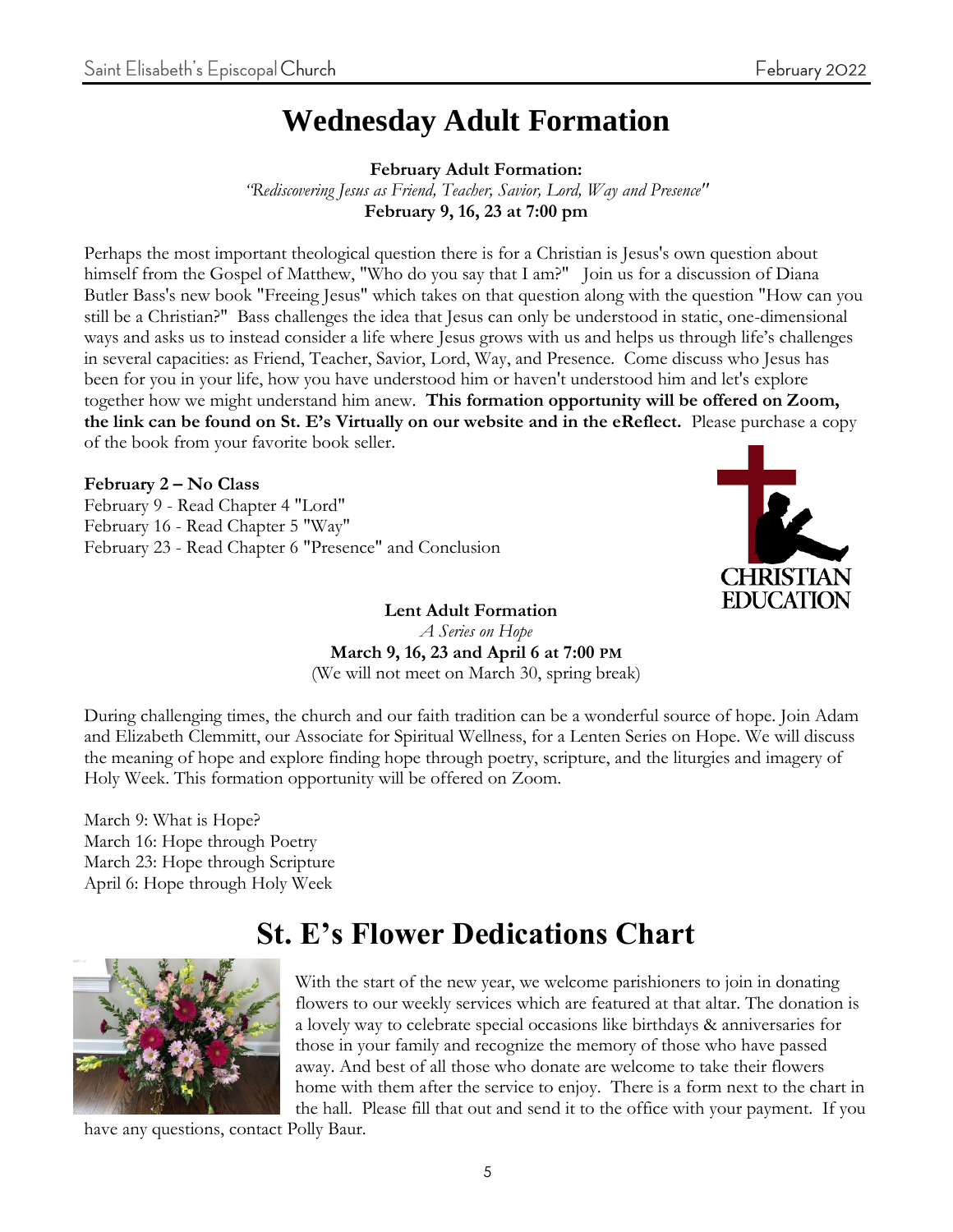## **Annual Campaign**

We have received 50 pledges totaling \$229,904. That is 11.4% above last year's total pledge amount of \$206,400, and just a hair below our goal of \$230,000 to \$240,000. We expect one more pledge to come in and that should push us above \$230,000.

|      | Total<br>pledges | Increase or<br>decrease |
|------|------------------|-------------------------|
| 2019 | \$204,599        |                         |
| 2020 | \$201,387        | $-1.57\%$               |
| 2021 | \$206,400        | 2.49%                   |
| 2022 | \$229,904        | 11.39%                  |

We expect all but one of the households that pledged in 2021 to pledge for 2022. We have eleven pledges from households or individuals that did not pledge for 2021.



In 2021 we depended on our top five donors for 50.9% of our pledge total. That dropped to 48.3% for 2022. While our top five donors (the same households for both years) increased their pledges by an average of 5.7%, the pledges from the rest of the congregation increased by 17.3%.

Given that we have been in the pandemic for two years and unable to meet, sing, worship, or eat together in the usual ways, we should certainly be thankful that our congregation was so generous.

Mark Tilton, Stewardship Chair

## **St. E's Book Group**

Does Punishment Reduce Crime?

St. E.'s Book Group will discuss Michael Foucault's "*The Body of the Condemned*" at its regular monthly meeting Tuesday, February 8, at noon in the Guild Room. Masking is required and the brown bag lunch is canceled. In this opening chapter of his most famous work, "*Discipline and Punish: The Birth of Prison*," Foucault introduces the relationship between knowledge and social control. The themes the Book Group will explore are: Excising Power, Social Critique, History Lessons, and Violence. The group welcomes dropin. Please direct questions to Joyce Newcomb at joyceRnewcomb@gmail.com.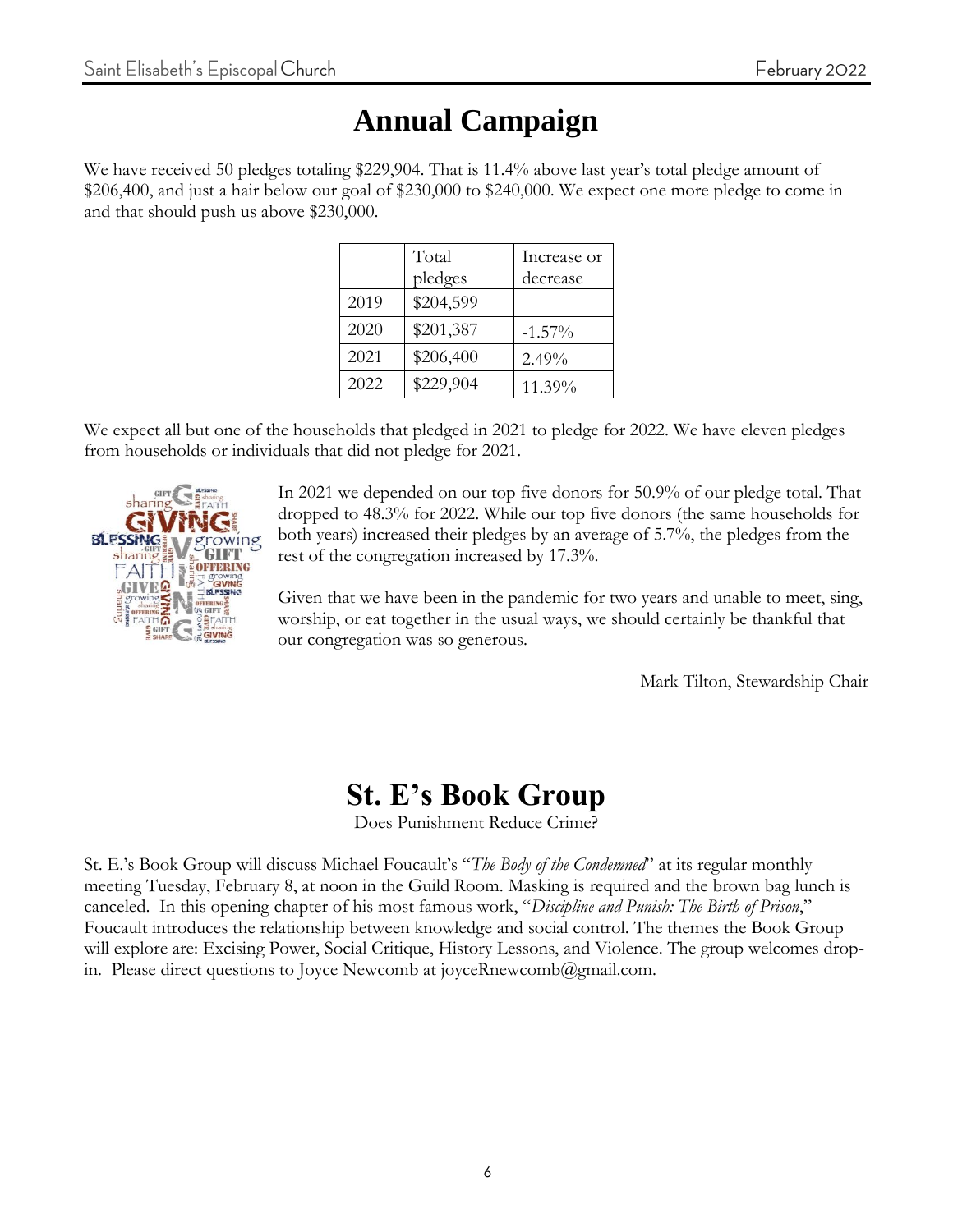## **ReVive Christmas Baskets**



Congratulations to all at St. Elisabeth's!! It was again my pleasure to do this for 2021. This year we sponsored 24 people, 13 families. Glencoe Montessori alone sponsored four families.

ReVive was recovering form a reduced operation for this project so we worked around some gaps in their database by supplementing these gaps in family bios with gift cards. I also had requests from Highland Park Montessori as well as Glencoe Montessori for more and larger families in 2022. I will reach out to them at that time for a better family inventory.

A special thanks to any of you who made extra donations to the Cathedral Shelter to defray the overhead costs of running this program and for allowing me to do this year remotely.

Rene Surgi, Coordinator

## **Family Promise**

Family Promise provides free family shelter to families – keeping families together during a time of homelessness. Almost all other homeless shelters separate families by female/male. During the COVID-19 pandemic, Family Promise continues to serve families both in the shelter program, in the after-care program with former guests,

**Family Promise®** Building communities, strengthening lives.

job training and in the diversion program with families on the verge of homelessness. Family Promise is currently working to find apartments in Evanston for the shelter families while they continue to screen new families. Family Promise still served students in their remote learning pod at the Day Center when schools went remote. Family Promise still pays for remote learning camp fees for some other students; all providing a safe way for students to be able to continue their education while parents can work.

Most of you know Family Promise because St. Elisabeth was one of the charter congregations that sponsored the organization more than 10 years ago. St. Elisabeth has been partnering with St. Augustine's Episcopal Church in Wilmette over the past several years where we help serve meals to families. It is a wonderful opportunity to meet people one-on-one and have a good conversation while breaking bread. Because we lack the facilities to host families overnight, many St. Elisabeth members make food and serve it to the families staying overnight at St. Augustine. There has been an average of three families, three adults and seven to eight children in the North Shore program of Family Promise 365 days of the year. The pandemic has forced Family Promise to shelter the families at their headquarters in Evanston. During 2021 some church congregations were able to host again including once with St. Augustine. There is a sign-up online for the meals that is issued once per month.

St. Elisabeth has been making cash donations in 2021 for staffing and updated facilities. Funding is still needed as the need to provide housing has dramatically increased in 2021.

Thank you for your support of Family Promise that makes all of this possible. If you would like more information about how to participate, speak to Lauren Edelston, Carrie Mygatt or Robert Fischer.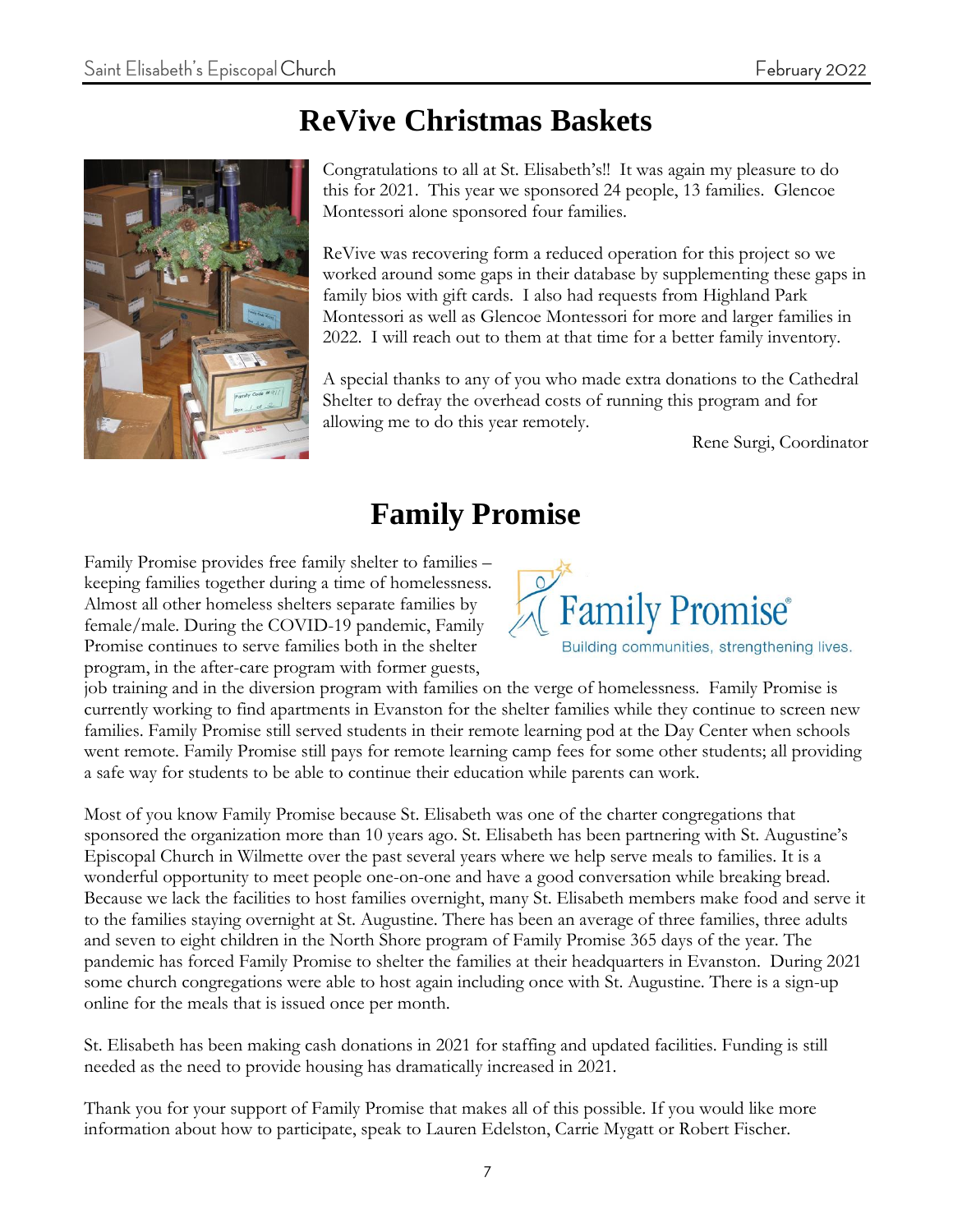

## Christmas at St. Elisabeth's

Thank you to Anne Healy and all of her helpers for the beautiful decorations.